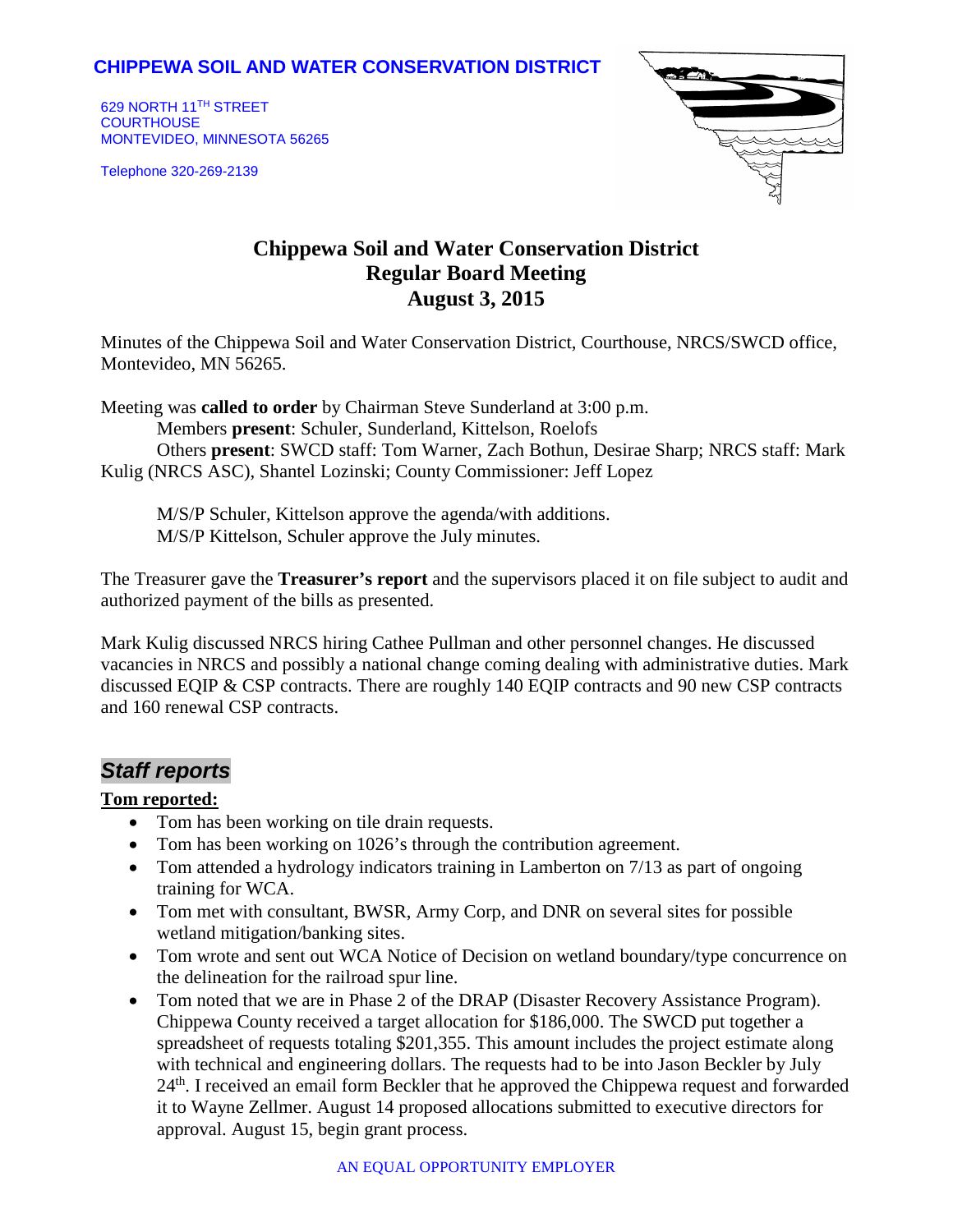# **CHIPPEWA SOIL AND WATER CONSERVATION DISTRICT**

629 NORTH 11TH STREET **COURTHOUSE** MONTEVIDEO, MINNESOTA 56265

Telephone 320-269-2139



- Board needs to set DRAP cost share policies.
- Tom noted that we will have brochures and a sign at the fair advertising the Minnesota Ag Water Quality Certification Program. A MAWQCP open house will be in the assembly room on August  $20<sup>th</sup>$  from 1-2:30. Grant Pearson along with William Fitzgerald from the MDA will be presenting at the meeting.
- Tom noted that the Chippewa River Watershed Project applied for a Clean Water Partnership Fund through the MN Pollution Control Agency .The grant is called "Chippewa River Watershed Protection". The total grant amount that they received was \$296,965. Of that amount \$67,940 is designated for the stream bank stabilization project on Dry Weather Creek and County Road 35.

• Tom discussed the buffer initiative and what we know and what will be beginning.

### **Desirae reported**:

- Desirae noted that Julie Krebs and Jason Beckler would be coming out on August  $11<sup>th</sup>$  for a BWSR Audit review.
- Desirae brought up Conservationist of the Year. Board discussed. No conservationist chosen for 2015.
- Desirae noted that we set up and manned a booth at the Chippewa County fair. Seemed to be reasonable amount of traffic coming through our building's new location.
- Desirae noted that Governance 101 will be held September 16-17 and registrations are being mailed in.
- Desirae requested for permission to change MCIT to direct deposit (per their request).
- o M/S/P Kittelson, Schuler approve to change MCIT to direct deposit for all payments. **Zach Reported:**
	- Zach is working on the ongoing CREP spot checks for compliance
	- Zach finished seeding spring plantings. Approximately 50 acres of grass and 12 acres of food plots.
	- Zach completed more mowing/roto-tilling jobs.
	- Zach attended a groundwater workshop in Marshall on July  $15<sup>th</sup>$ . The workshop covered groundwater science, future training and efforts for protection, etc.
	- Zach had a Dry Weather Creek/Cty Rd 35 project meeting with Kubista, Enevoldsen, CRWP about timeline etc. Request for engineering assistance was sent to WCTSA engineers for re-surveying site in October for construction next fall.
	- Zach helped set up and manned the booth at the Chippewa County fair.
	- Zach worked on DRAP project site visits with Tom.
	- Zach submitted a grant for tree removal on CREP site for Kraay on Cty Rd 16. Site is full of Siberian Elm and Cottonwood.

### **Shantel's Report:**

- Shantel met with June from the Chippewa Historical Society for a buckthorn project and reviewed a plan for the Lac qui Parle Mission location.
- Shantel has been working on reporting.